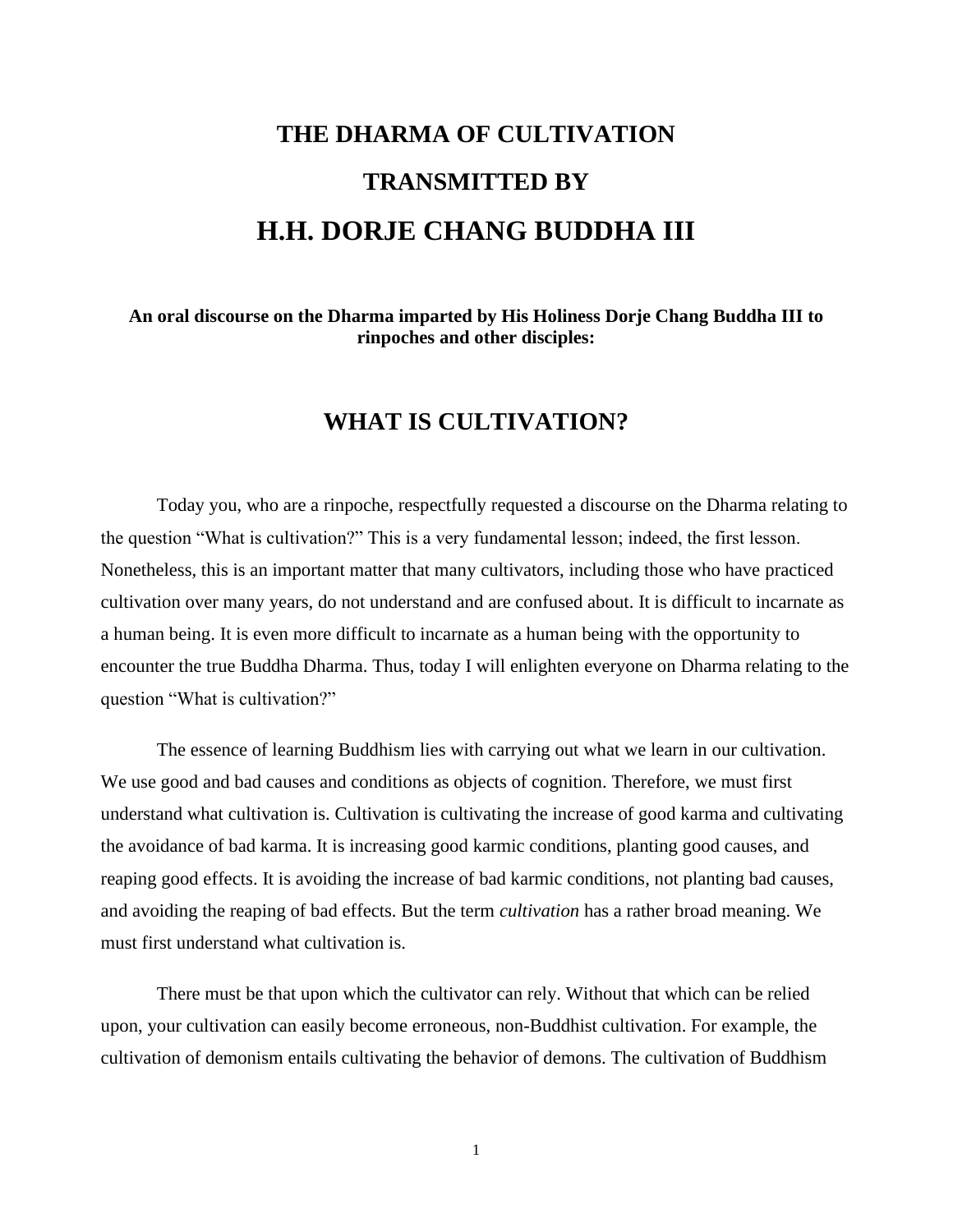entails cultivating the behavior of Buddhas. Therefore, there must be that upon which the cultivator can rely. There must be models that the cultivator can reflect and rely upon.

All other religions espouse eliminating evil, promoting good, restraining selfishness, and benefiting others. The cultivator cannot rely upon this alone, for this is cultivation without understanding the purpose of Buddhism. This alone is not the practice of true Buddhism. Thus, in our cultivation, that which we rely upon is the Buddha. The perfect enlightenment of the Buddha is the model for our cultivation. We use our three karmas of bodily actions, speech, and thoughts to emulate everything about the Buddha. We thereby keep ourselves far away from all impure karma based on delusion and all evil conduct. We thereby constantly stay far away from that which is evil or bad. By not being involved with that which is evil or bad, our three karmas do not increase bad causes. Rather, we must carry out all good karma. Even one kind thought is something we should increase and never decrease. We should increase our good karmic affinity, good causes, and good karma every day. Simply put, we must always avoid that which is evil or bad and accumulate that which is good.

Why can it be said that we must stay far away from evil or bad karma but it cannot be said that we must eliminate evil or bad karma? Within the truth of Buddhism, there is the doctrine that the law of cause and effect can never be denied. Cause and effect cannot be eliminated. To say that it can is to take a nihilistic point of view. Hence, we can only build a wall of good karma, which is like building a retaining wall. This wall of good karma has the effect of blocking us from our evil karma.

Thus, only through learning from the Buddha, cultivating the conduct of the Buddha, and ultimately becoming a Buddha can we thoroughly liberate ourselves from the karma (cause and effect) that binds us to the cycle of reincarnation. Cause and effect still exists when one becomes a Buddha. However, cause and effect can not affect a Buddha. For example, the Buddha saw mountains of swords and seas of fire in the hell realm. The mountains of swords and seas of fire continued to exist as extremely painful means by which living beings undergo karmic retribution. When the Buddha suddenly jumped into the mountains of swords and seas of fire in order to undergo suffering on behalf of other living beings, the mountains and seas immediately transformed into a lotus pond of nectar. They transformed into a wonderful state. With respect to a Buddha, all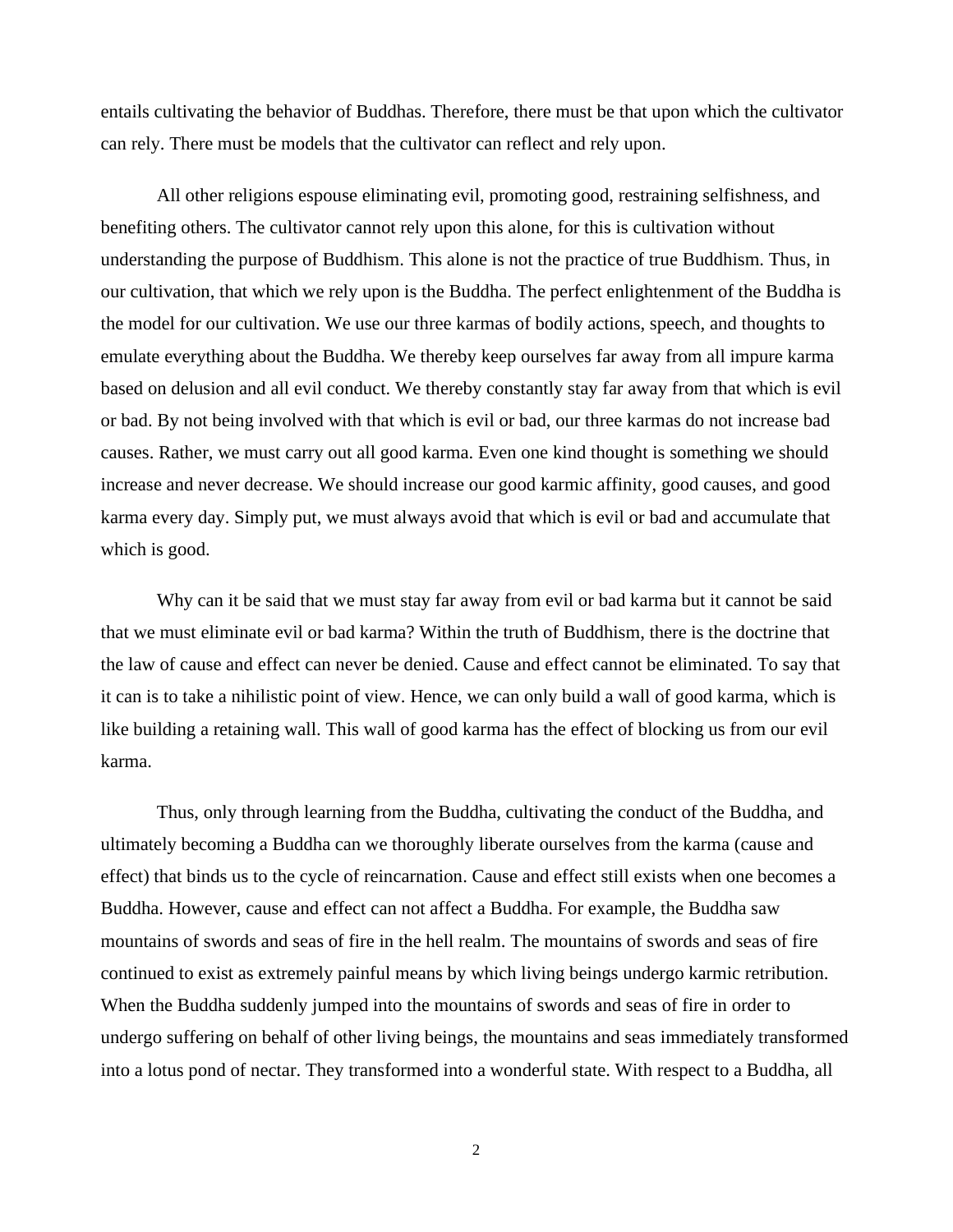bad or evil karmic conditions turn into the manifestation of good karma. Not only is there no suffering, there is instead a manifestation of great happiness.

Cultivation is to leave the cycle of reincarnation, liberate yourself from all suffering, become a holy being, and persevere until you become a Buddha. To leave the cycle of reincarnation, we must establish a mind of renunciation (a mind determined to leave the cycle of reincarnation), a mind of firm belief, a mind with immovable vows, a mind of diligence, and Mahayana bodhicitta. All real states emanating from these minds rely upon and are based upon right view. Without right view, all states of mind will be inverted and confused. In other words, you will not experience any beneficial effects from cultivation that lacks right view.

For example, if you want to practice bodhicitta first, you will not be successful. It will result in an empty and illusory bodhicitta, a deluded and false state of mind. That is because bodhicitta must be based upon a mind of renunciation. That is, you must have a mind that is truly determined to attain liberation, to attain accomplishment in the Dharma, and leave all of the sufferings of reincarnation. You must deeply understand that the cycle of reincarnation is indescribably painful. Not only are you yourself suffering, but all living beings in the six realms of reincarnation, each of whom we regard as our father or mother, are likewise suffering in the painful state of impermanence. Only if you want to extricate yourself from suffering do you truly cultivate yourself. Only then do you engage in Bodhisattva conduct that benefits yourself and others. Only then can bodhicitta arise.

However, it would be a mistake if you begin by cultivating a mind of renunciation. That would not accord with the proper order of cultivation. That would result in a non-substantive, theoretical type of desire to leave reincarnation and a self-deluded and self-confused state of mind. In such case, you would not be able to establish the true state of mind that is determined to leave the cycle of reincarnation.

Thus, if you want to have this true state of mind that is determined to leave the cycle of reincarnation, you must first understand impermanence. The second step is to have a mind of firm belief. You must firmly believe in the sufferings of reincarnation, which has as its source impermanence. Only with such a mind of firm belief will you fear the sufferings caused by impermanence and successfully attain a state of mind that truly fears impermanence. Having attained a state of mind that truly fears impermanence, your state of mind that is determined to leave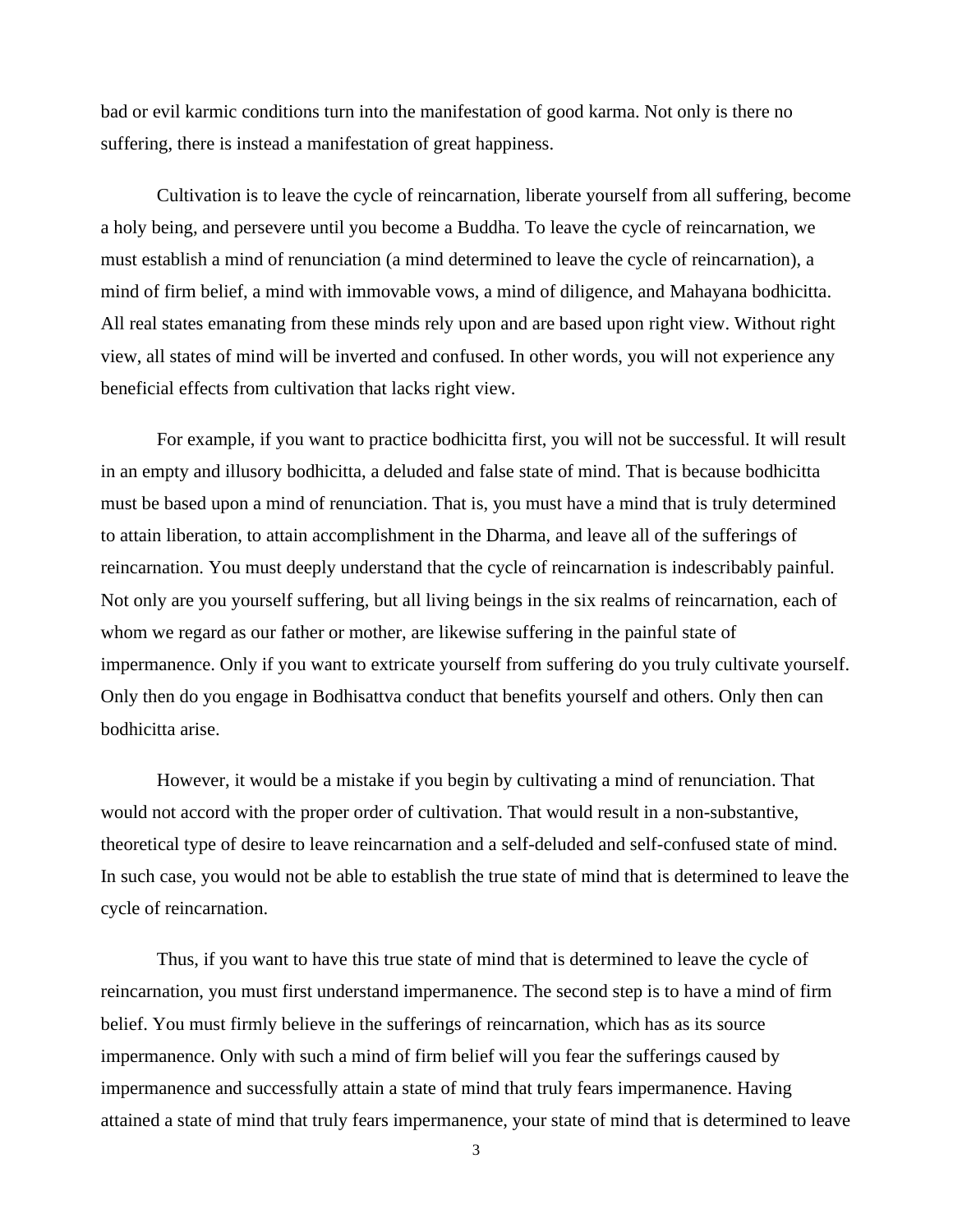the cycle of reincarnation will grow stronger day by day. Naturally, your state of mind that is determined to leave the cycle of reincarnation will enter a real state that truly fears impermanence. If living beings do not understand that all conditional dharmas in the universe are impermanent, if they do not understand the sufferings connected with reincarnation and impermanence, then they cannot establish a firm mind that gives rise to thoughts of leaving the cycle of reincarnation. If you have never thought about leaving the cycle of reincarnation, you will not cultivate at all, and you will not want to learn Buddhism. Those who do not learn Buddhism have no desire to leave the cycle of reincarnation. How could one who does not learn Buddhism have a mind determined to leave the cycle of reincarnation? Thus, you cannot first cultivate a mind determined to leave the cycle of reincarnation. As for the first step, you will not enter Buddhism without having a mind of impermanence. (Truly giving rise to feelings of fear of impermanence and truly giving rise to a state that fears impermanence.) Even if you become Buddhist, you will not be able to attain a deep level of correct cultivation.

To understand what cultivation is, you must understand the eight fundamental right views relating to learning Buddhism and cultivation.

The first one is a mind of impermanence. The second is a mind with firm belief. The third is a mind of renunciation (a mind determined to leave the cycle of reincarnation). The fourth is a mind with true vows. The fifth is a mind of diligence. The sixth is the precepts. The seventh is dhyana and samadhi. The eighth is bodhicitta. Recognizing these eight dharmas and carrying them out with right views is correct practice of Buddha Dharma. These eight fundamental right views, which are indispensable for cultivators, must not be taken out of order. All the fruits resulting from a mind of impermanence are causes of cultivation. All of the fruits resulting from a mind with firm belief are causes of steadfastness that does not change. All of the fruits resulting from a mind of renunciation are causes of liberation. All of the fruits resulting from a mind with true vows are causes of action. All of the fruits resulting from a mind of diligence are causes of persistent advancement. All of the fruits resulting from the precepts are causes of correct direction of cultivation. All of the fruits resulting from dhyana and samadhi are causes of wisdom. All of the fruits resulting from bodhicitta are causes leading to becoming a Bodhisattva.

These eight fundamental right views are the foundation of cultivation, liberation, and accomplishment in the Dharma. If the root is not right, cultivation will not be established. Therefore,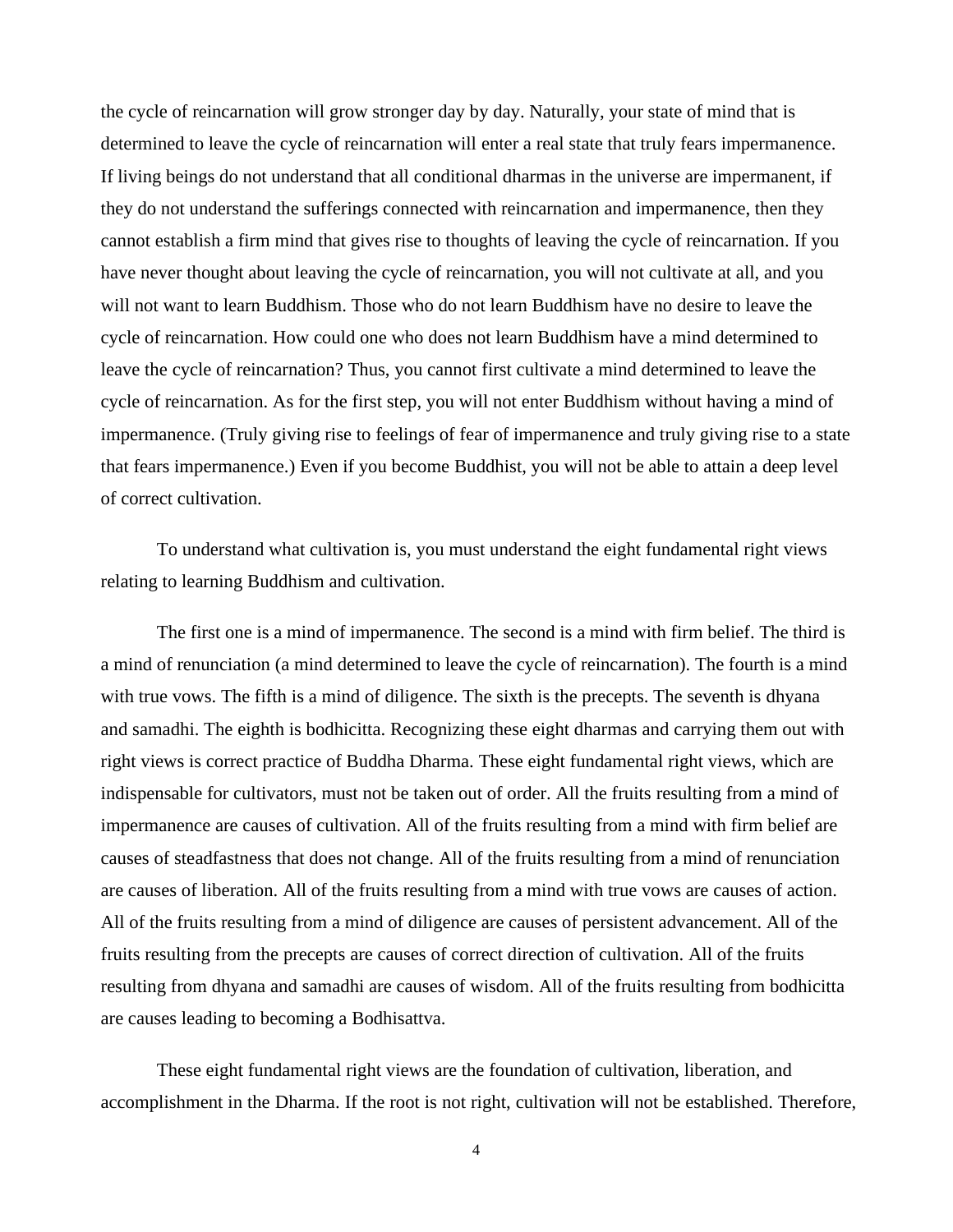cultivation cannot be disorderly. Thus, practicing the eight fundamentals of cultivation must be guided by right views. That is, guided by right understanding and right view, you correctly develop your cultivation by going through these eight fundamentals in their proper order. That is cultivation. In your cultivation, you must constantly put into practice bodhicitta. That is because bodhicitta is the foundation for becoming a Bodhisattva.

According to the Buddha's exposition of the Dharma, the true meaning of bodhicitta is that it is the cause that will inevitably lead to becoming a Bodhisattva. Whoever walks the path of bodhi will ultimately reap the fruit of bodhi. The broad meaning of bodhicitta includes all of the Mahayana Dharma having to do with saving living beings out of great compassion and the causes leading to attaining the stages of enlightenment of a Bodhisattva.

However, because of the insufficient good fortune of living beings, some of the originally complete meaning of the Buddha Dharma has been lost as it was handed down from generation to generation. Especially in this current Dharma-Ending Age in which the karma of living beings in the three spheres (worlds) of the universe is like a sea of surging waves, it is as difficult for living beings to encounter the true Buddha Dharma as it is for a blind turtle swimming in the ocean to stick its neck through a tiny knothole in a floating and bobbing board. Thus, it is now extremely difficult to obtain the perfect Buddha Dharma. As a result, the meaning of bodhi has shrunk. It has gradually shrunk from its broad meaning to the narrow meaning of bodhicitta Dharma.

There are two types of bodhicitta. There is bodhicitta in the holy sense and bodhicitta in the worldly sense. Bodhicitta in the worldly sense can be roughly divided into "vow bodhicitta" and "action bodhicitta." The practice of vow and action bodhicitta includes a myriad of Dharma methods, such as those relating to sentient beings, non-sentient things, the four great elements, one's own six elements, as well as breathing, the ear base, the eye base and other bases, inner and outer mandalas, and ritualistic chanting. Whether it is bodhicitta in the worldly sense or the holy sense, if you are guided by the two sets of seven branches of bodhicitta, that is the highest, most excellent, and most complete form of bodhicitta.

Each living being in the six realms of reincarnation within the three spheres of existence has the right to cultivate bodhicitta. However, most living beings do not have the karmic affinity. Thus, they practice a fragmented and shrunken version of bodhicitta Dharma. As a result, they frequently harbor the misconceptions that only those with an enlightened mind can practice bodhicitta or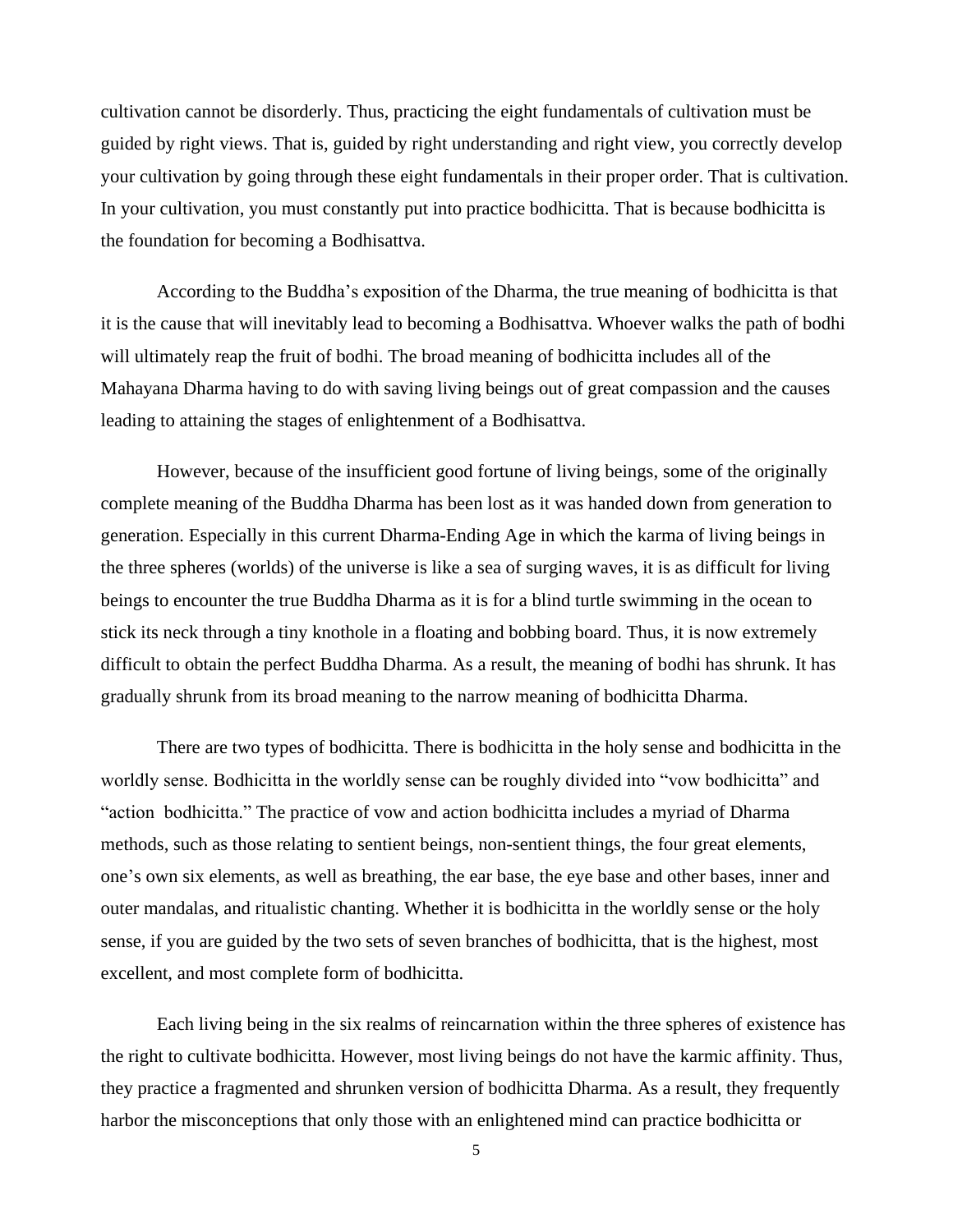bodhicitta is the dharmakaya state of enlightenment. Of course, we do not deny these are existing parts of bodhicitta. However, these conceptions omit the practice of bodhicitta Dharma by those living beings who do not have an enlightened mind. More importantly, bodhicitta is not dependant upon an enlightened mind or an unenlightened mind. Bodhicitta is the power of vows made out of great compassion by those living beings who learn Buddhism in any of the six realms of reincarnation within the three spheres of the universe as well as the power of vows made out of great compassion by all holy beings in the dharma realm. Bodhicitta is actual conduct based upon great compassion that aids living beings in becoming Buddhas or Bodhisattvas. It is the mind of love in the holy sense that the enlightened and the unenlightened or the holy and the ordinary both have.

With respect to bodhicitta, those who are enlightened use their enlightened state of virtue and realization, correct practices, and propagation of the true Dharma to teach and enlighten living beings so that those living beings will become Buddhas. With respect to bodhicitta, those who are not yet enlightened vow out of great compassion that living beings and themselves shall together attain accomplishment in the Dharma and liberation. They help other people enter the path of the true Dharma of the Buddha, vowing that they will become Bodhisattvas and Buddhas. To such persons, bodhicitta Dharma is the virtue of aiding others to become accomplished in the Dharma. Because they benefit others, they receive merit. They thereby increase the causes leading to their becoming Bodhisattvas.

The manifestation of bodhicitta is expressed through actual practice involving the three karmas, which practice reflects great compassion. Any true cultivator, no matter whether he or she is ordinary or holy, has the right to arouse bodhicitta and should arouse bodhicitta. That is because bodhicitta is not an enlightened mind possessed only by holy people. Rather, it is conduct based upon great compassion. It is the planting of causes based upon a vow that oneself and others become enlightened. Bodhicitta does not only include the Ten Wholesome Courses of Action, the Four Limitless States of Mind (the four immeasurables), the Six Paramitas (Perfections), and the Four All-embracing Bodhisattva Virtues (four methods that Bodhisattvas employ to approach and save living beings). Rather, it includes the entire *Tripitaka*, the esoteric scriptures, and all Dharma transmitted orally, through the ears, or telepathically that engenders conduct that is greatly compassionate, is in accord with the Dharma, and benefits and saves living beings.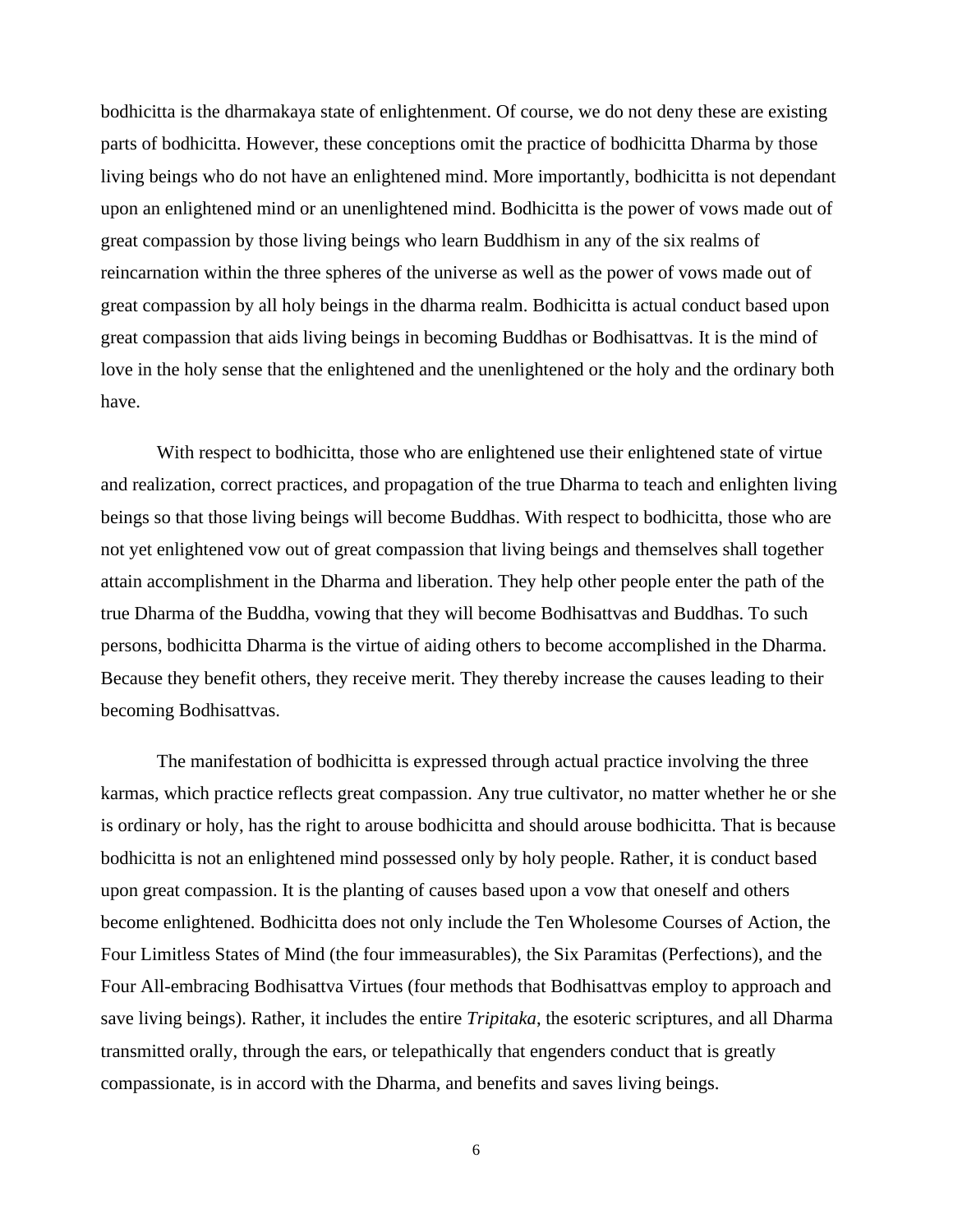Thus, the bodhicitta is ultimate truth in a broad sense. With respect to the Buddha, bodhicitta is the three bodies, the perfect wisdom of Buddha that is summarized in four truths, and the mind of anuttara-samyak-sambodhi. With respect to a Bodhisattva, bodhicitta is propagating the Dharma and benefiting and saving living beings out of great compassion. With respect to an enlightened being, bodhicitta is not being attached to the characteristics or distinctive features of things and not engaging in intellectual frivolity or conceptual elaborations. This is his or her original nature. The true emptiness of original nature is wonderful existence. It is the ultimate truth of all conditional dharmas. This truth neither arises nor ceases. With respect to an ordinary person, bodhicitta is compassionately helping other people and vowing that they learn Buddhism and attain liberation.

You must first have the perspective of impermanence before you can arouse bodhicitta. You must understand the impermanence and suffering relating to yourself and other living beings revolving in the cycle of reincarnation and thereby generate a perspective of awareness, a mind of impermanence. You will then vow to leave the cycle of reincarnation. As a result, you will then establish a mind that is determined to leave the cycle of reincarnation. You will say, "I resolve to leave." You also want all living beings in the six realms, who are like your father or mother, to leave. You understand that the cycle of reincarnation is like a bitter sea, is difficult to endure, and is extremely painful. Because of this resolute perspective, you will generate a strong and pressing fear. You will constantly seek to be liberated at this very moment. But you understand that only by having the conduct of a Bodhisattva can you quickly attain liberation from the cycle of reincarnation. You thus vow to become a Bodhisattva. You seek to quickly enlighten yourself and others. Naturally, you then generate a mind of great compassion. As a result, the seeds of enlightenment are disseminated. The arousal of bodhicitta is based upon a mind of great compassion. Thus the Buddha said, "The water of great compassion irrigates the seeds of bodhi. As a result, the bodhi trees will have lush foliage and the fruits will be plentiful." Hence, bodhicitta will naturally be established. Bodhicitta is the cause leading to becoming a Mahayana Bodhisattva. You will attain pure and correct views and understanding of cultivation. Based upon these right views, you should deeply enter the emptiness bhuta-tathata (true suchness) and the practice of the state of emptiness. At this time, you transform worldy bodhicitta into a state in which you realize that "the three entities are inherently empty." That is you transform everything in existence into bodhicitta in a holy sense. With bodhicitta, you cultivate the conduct of bodhi and enter the stage of a Bodhisattva.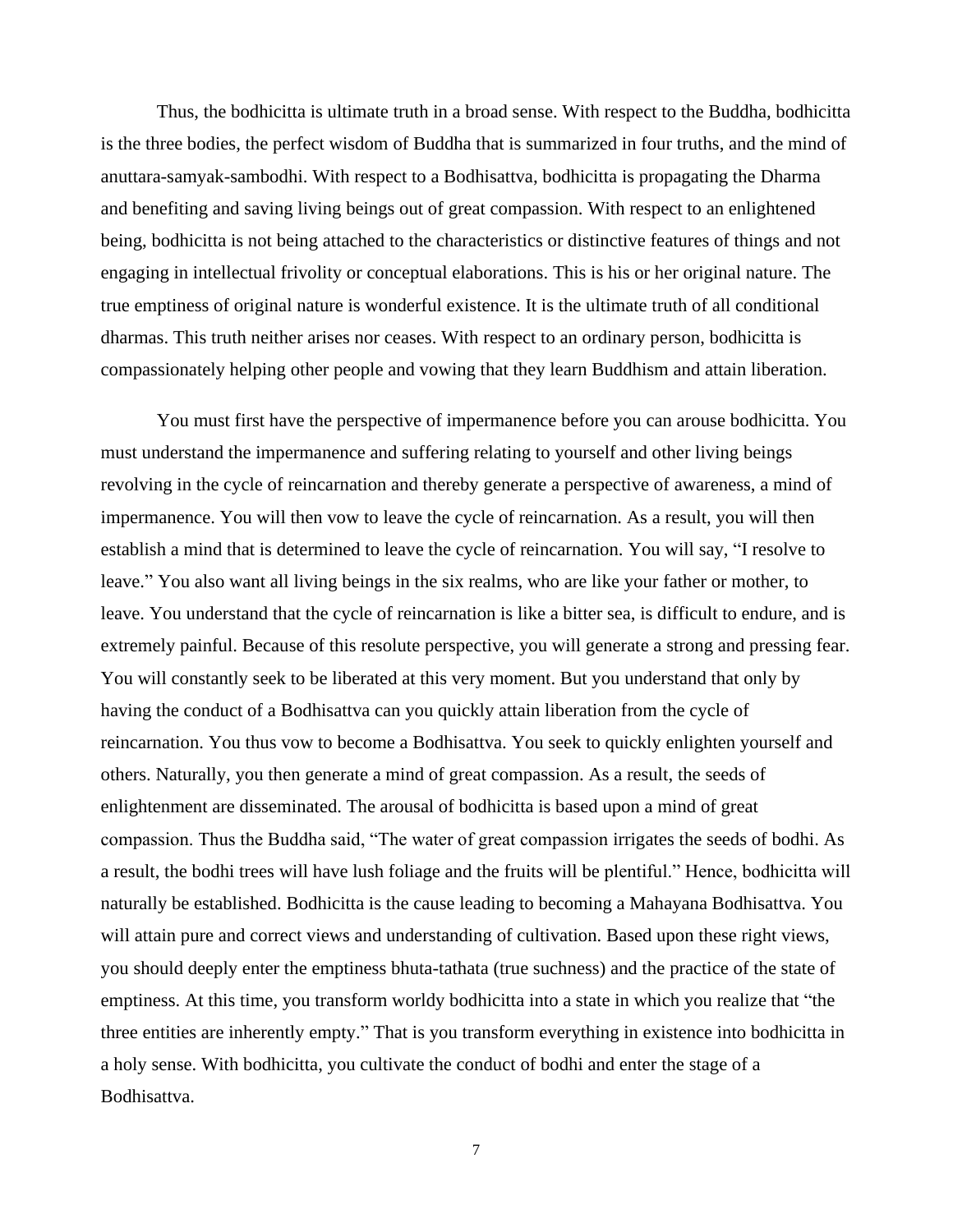Cultivation of bodhicitta requires implementation. Cultivation of bodhicitta is not a matter of just ritualistic chanting, making empty vows, or engaging in visualization. In the cultivation of bodhicitta, the most important aspect is deeply pondering the following concerning yourself: "My body is impermanent, is changing every nanosecond, and is moving toward decline, old age, and death. I compare why my face has aged over a ten-year period, over a forty-year period, or over a seventy-year period. The degree of agedness of my skin has changed. I will soon enter old age, sickness, and death and continue revolving in the cycle of reincarnation, where I will experience suffering. I also contemplate that joyfully innocent, newborn, fresh, and lively look I had when I was a small child. I contemplate how I no longer have that childlike appearance. My face and skin have aged. My energy has declined. I often fall ill. That quality of youth is gone. The power of impermanence will end my life. My relatives and old friends will all die one after another. Like a dream, it will soon be all over. My mind generates great fear. With a resolute mind, I act in accord with the precepts, practice in accord with the Dharma, and enter bodhicitta by practicing the two sets of seven branch bodhicitta Dharma: the Dharma of Great Compassion for All Living Beings as My Mother Bodhicitta and the Dharma of Bodhisattva Correspondence Bodhicitta."

When practicing the Great Compassion for My Mother Bodhicitta, you arouse great compassion and cultivate the following: understanding who my mother is, bearing in mind kindness, repaying kindness, loving-kindness, compassion, renouncing greed, and eliminating attachment. When practicing this cultivation, everyone should carry out the following for themselves:

**Understanding who my mother is:** I deeply understand that all living beings in the six realms of reincarnation within the three spheres of the universe have been since beginning-less time my fathers and mothers in the revolving cycle of reincarnation.

**Bearing in mind kindness**: I should deeply bear in mind that all of my parents (i.e. all living beings) that now exist in the cycle of reincarnation have since beginning-less time given birth to me, reared me, loved me, and became tired and ill for me. Their kindness to me is as heavy as a mountain. I should bear in mind their kindness. I will then regard the sufferings of my parents (i.e. all living beings) as my own suffering.

**Repaying kindness:** I understand that my parents (i.e. all living beings) have offered me everything. They are now revolving and wandering in the six realms of reincarnation experiencing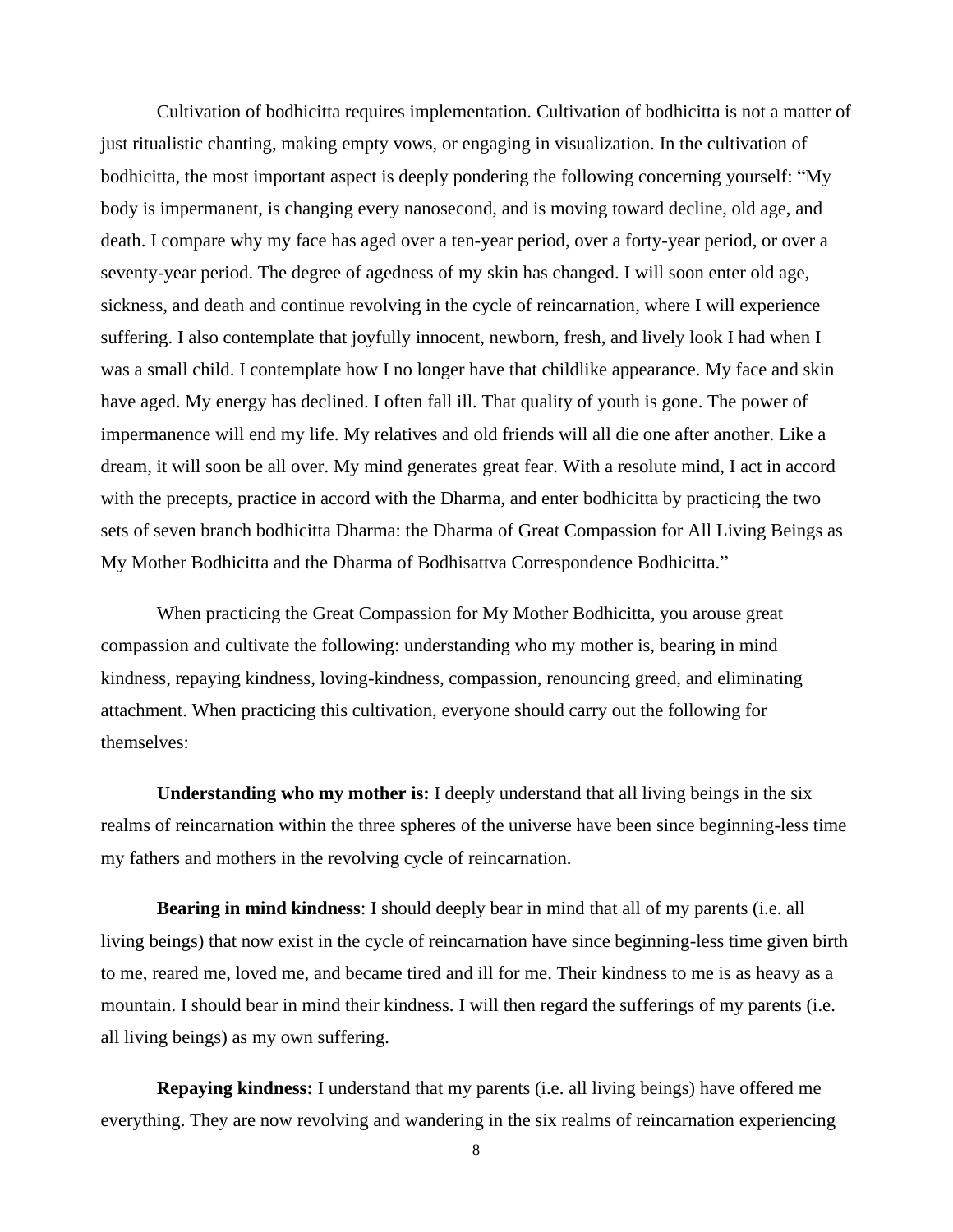endless suffering. I resolve to take action to enlighten myself and others, to save and liberate my parents (i.e. all living beings) in order to repay their kindness to me.

**Loving-kindness**: At all times, through the actions of my three karmas, I am loving and kind toward all living beings, who have been my parents. I wish them a long life without illness, good fortune, good luck, and a happy life.

**Compassion**: Day and night, I constantly beseech all of the Buddhas and Bodhisattvas to empower all of my parents (i.e. all living beings) so that they may extricate themselves from all forms of suffering, encounter and practice the Buddha Dharma, and liberate themselves from the sufferings of cyclic existence.

**Renouncing greed**: I hold no attachment in my mind to anything that I do to benefit any living beings, who have been my parents. I cultivate non-attachment to all of my good actions of body, speech, and mind. Thus, my good actions become natural and spontaneous, as my original nature is good. I do not do good purposefully. I do good and then forget about it.

**Eliminating attachment**: In my practice, as I cultivate all forms of goodness and benefit my parents (i.e. all living beings), I should not become attached to any Dharma. I should eliminate all attachment to self. Realizing a state of emptiness, I am aware and I experience wonderful happiness that comes from samadhi. While practicing the Dharma, I am not attached to the Dharma. I do not intentionally get rid of deluded thoughts. I do not intentionally seek the truth. Not coming and not going, blissful, clear, and without thought, I am as calm as tranquil water. Everything, including myself, is inherently empty.

The supporting conditions for putting bodhicitta into practice must be based upon right view. We contribute to living beings in their performance of good deeds, but we do not contribute or help living beings in their performance of bad deeds. We rectify their behavior so that they perform good deeds. Thus, we do all good deeds that benefit living beings. We plant all good causes that lead to benefiting living beings. In that way, we carry out the seven branches of the Dharma of Bodhisattva Correspondence Bodhicitta. We help living beings in their performing good deeds and help increase their good causes. We help living beings reduce their accumulation of bad karma and help them stay far away from bad causes. The seven branches of the Dharma of Bodhisattva Correspondence Bodhicitta are as follows. The first branch is "self and others are equal" bodhicitta.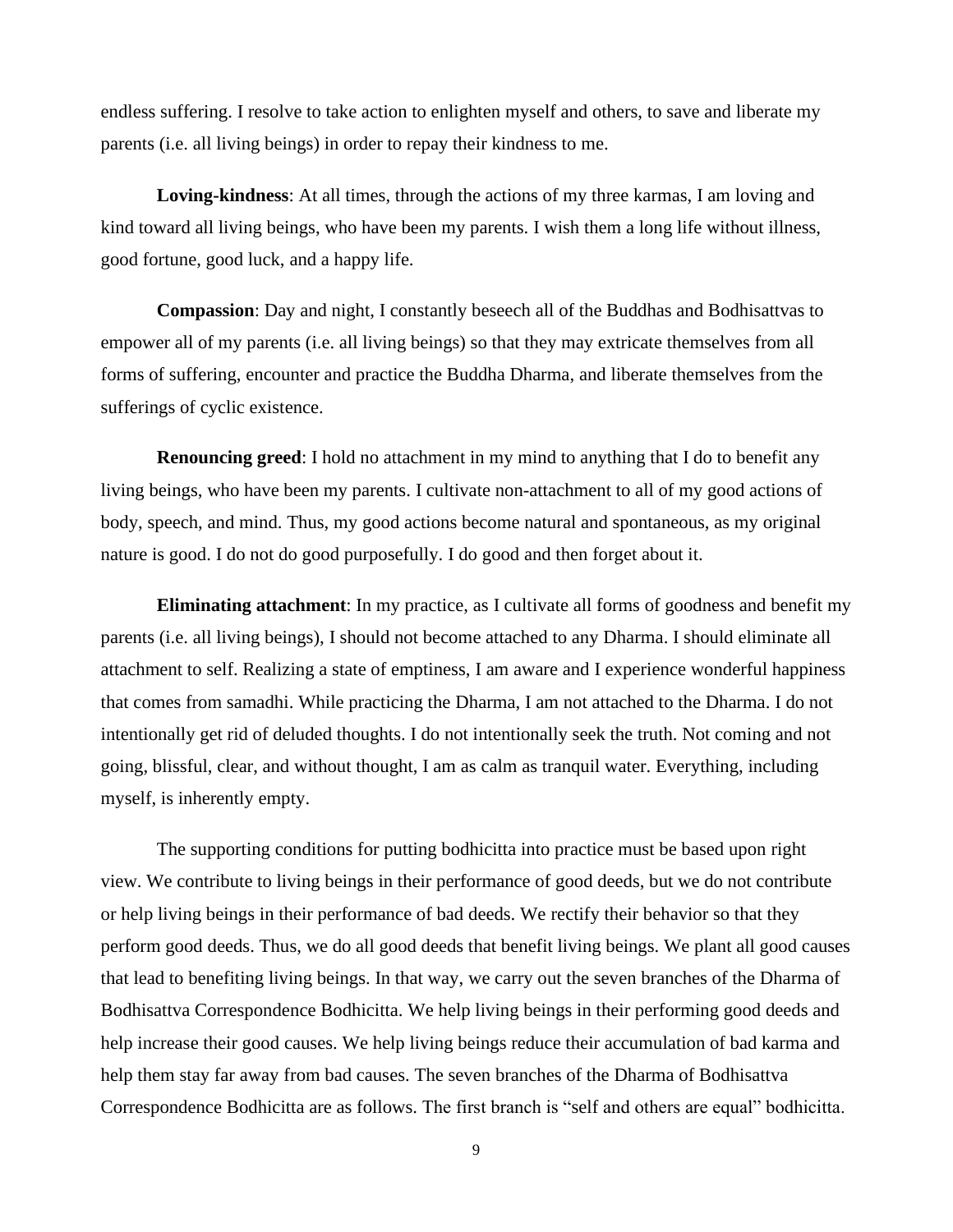The second branch is "exchange between self and others" bodhicitta. The third branch is "benefit others before self" bodhicitta. The fourth branch is "dedicating merit" bodhicitta. The fifth branch is "fearlessly protect the Dharma" bodhicitta. The sixth branch is "effectively lead others to correct practice" bodhicitta. The seventh branch is "renouncing myself to help others build good karma" bodhicitta. When practicing this cultivation, everyone should carry out the following themselves:

**Self and others are equal bodhicitta:** When there is a conflict of interest between myself and others, I will rid myself of hatred, antipathy, greed, and arrogant, disparaging mentality. I must not emphasize benefiting myself. I should treat myself and others equally.

**Exchange between self and others bodhicitta**: I want to bear the sufferings of all living beings. I give to others all of my happiness and good luck so that they may leave suffering and obtain happiness.

**Benefit others before self bodhicitta**: When other living beings and I are suffering, I want others to extricate themselves from suffering before I do. When other living beings and I are happy, I want others to be happier than I am.

**Dedicating merit bodhicitta:** I dedicate to all living beings all of the merit and accomplishments from my cultivation in the hope that they will leave suffering and attain liberation.

**Fearlessly protect the Dharma bodhicitta**: When any evil spirits or demons harm the Buddha Dharma, lead living beings to break the precepts, and harm living beings resulting in the suffering of living beings, I will maintain right view, will not fear the evil powers of those demons, and will step forward to protect the Buddha Dharma and the wisdom whereby living beings will become liberated.

**Effectively lead others to correct practice bodhicitta**: Because living beings are burdened with the power of karma that has accumulated since beginning-less time, because they are ignorant and have created all kinds of negative karma, there will be times when they will not repent or change their ways despite my constructive exhortations. In such case, I will use powerful rectifying Dharma methods to lead such people onto the path of true Dharma and beneficial and good conduct.

**Renouncing myself to help others build good karma bodhicitta**: When the realization of other people is higher than mine or their ability to save living beings is better than mine, I will yield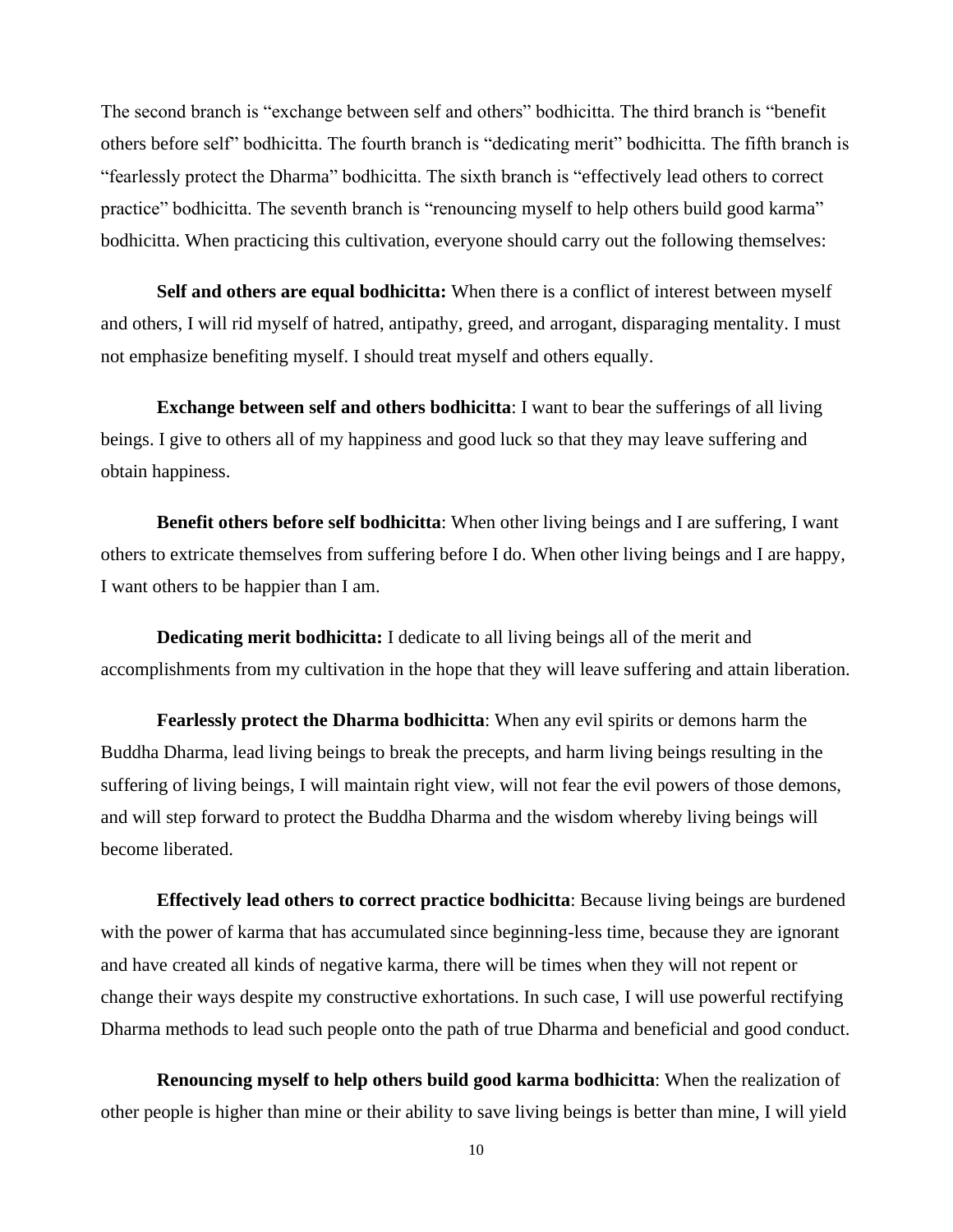to other people so that living beings will be benefited more. At such time, without any hesitation, I yield to them. This furthers the great undertaking of goodness.

Bodhicitta, as part of cultivation, is the source of accomplishment in the Dharma and is very important. I will now give an example involving a rinpoche and a Dharma master. This rinpoche cultivated himself for more than thirty years. He received more than one thousand esoteric Dharma initiations. He mainly practiced the Great Perfection Dharma (Dzogchen) of the Nyingma sect. He was able to expound the Buddha Dharma of the *Tripitaka* very well. However, he did not have any real Dharma powers. The other person, a Dharma master, had been a monk for more than twenty years. He strictly abided by the precepts and rules of discipline. He was well versed in the sutras, the vinaya (precepts and rules of discipline), and the commentaries. He practiced important and great Dharmas of the Tibetan esoteric school of Buddhism and was the abbot of a famous temple. Like the rinpoche, he was famous in expounding the Dharma. However, he also was unable to manifest any actual realization.

I told them that no matter what great Dharma of the esoteric school they may practice, it is all like building a tower on quicksand. Such a tower could not be built. I told them that even if they temporarily had some success in their practice, it would quickly vanish. I had them practice letting go of their own knowledge or habituated way of knowing because these are hindrances. I had them practice "What Is Cultivation?"

After they practiced such Dharma for about eight months, I had them add to their practice the Great Perfection (Dzogchen) and other Dharmas. A miracle then happened. During a test of his progress, the rinpoche applied the Vajra Fist Powerful Thunder True Dharma Palm and manifested great powers. Actual realization was shown. However, the Dharma master did not manifest any powers. He continued to practice this cultivation Dharma. Under my careful pointing out of his shortcomings, he finally understood the importance of true cultivation and how true cultivation requires devoting time and energy on the actual carrying out of the three karmas. He finally understood that there is no room whatsoever for any slippage or compromise in this regard. He continued his practice for three months. In a test to measure his ability to manifest realization, his powers were thoroughly exhibited.

Thus, whoever can cultivate in such manner and carry out his practice according to the Dharma will be able to obtain the true Buddha Dharma. Naturally, he will develop wisdom. He will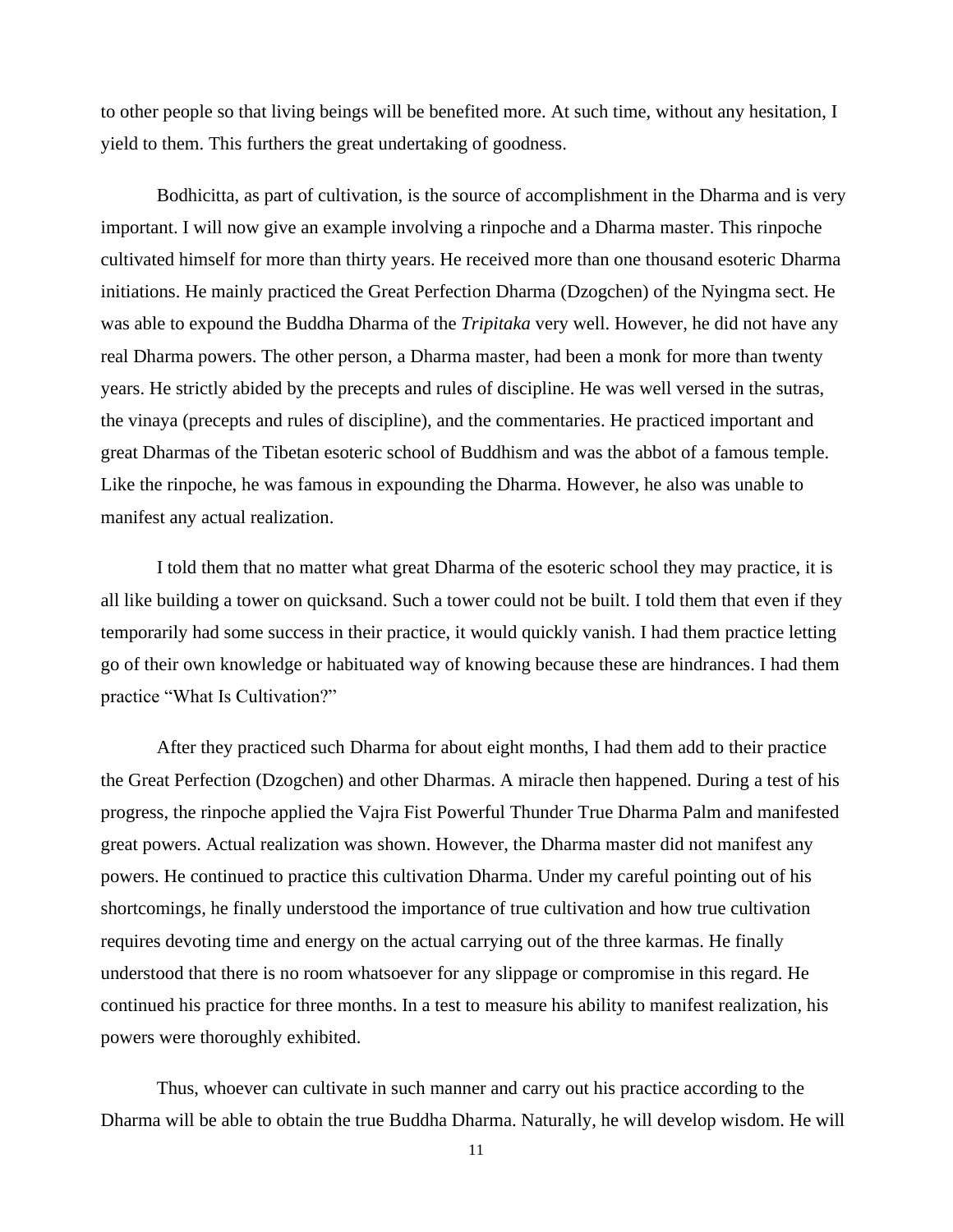not become involved with empty theories regarding the Five Vidyas. Rather, he will manifest actual states of accomplishment in the true Five Vidyas. Such a person will realize "manifestation of wonderful existence (supernormal power)," attain the fruit of bodhi, and enter the stage of a Bodhisattva.

The practitioners of all Buddhist sects should comply with these rules of cultivation and should practice bodhicitta. If you do not follow such Dharma of cultivation in its proper order, then you will easily become confused and lose your way. Such Dharma is the key to the methods of practicing cultivation.

Learning the methods of practicing Dharma is another matter. All beneficial effects derived from learning the Dharma are based upon cultivation. When your practice is in strict conformity with the Dharma, you will naturally realize virtue and will successfully reach the true state. If you do not have the correct rules concerning cultivation, the Dharma that you learn will become Dharma based on erroneous view or even the evil dharma of demons. If you are complying with the Dharma of cultivation as stated in this discourse, the Dharma that you have learned is good Dharma, and you are engaged in practicing Buddha Dharma. Cultivation also involves the Ten Wholesome Courses of Action, the Four Limitless States of Mind (the Four Immeasurables), the Six Paramitas (perfections), the Four All-embracing Bodhisattva Virtues (the four methods that Bodhisattvas employ to approach and save living beings), etc.

Some disciples will think that they know all of the important Dharma I imparted today on cultivation. They will therefore not carefully ponder and fully incorporate into their thinking the cultivation of which I spoke. Rather, the wish they harbor in their hearts is to learn a great Dharma whereby they will become a Buddha in this very lifetime.

Anyone with such a mentality has only superficial knowledge, has fallen into confusion, and has lost his way. Such a person will not learn the true Buddha Dharma. Even if he is practicing great Dharma, such as the Great Perfection (Dzogchen) of the Nyingma sect, the Mind Within Mind of the Kagyu sect, the Great Perfection of Wonderful Wisdom of the Sakya sect, the Kalachakra Vajra of the Geluk sect, Zen meditation of the Zen sect of exoteric Buddhism, reciting a Buddha's name of the Pure Land sect, the Dharma of the Consciousness-Only sect, or samatha and vipasyana of the Hinayana school, he will not obtain any fruits from his practice and will not be able to transform his consciousness into wisdom. Thus, he will continue to go round and round in the state of an ordinary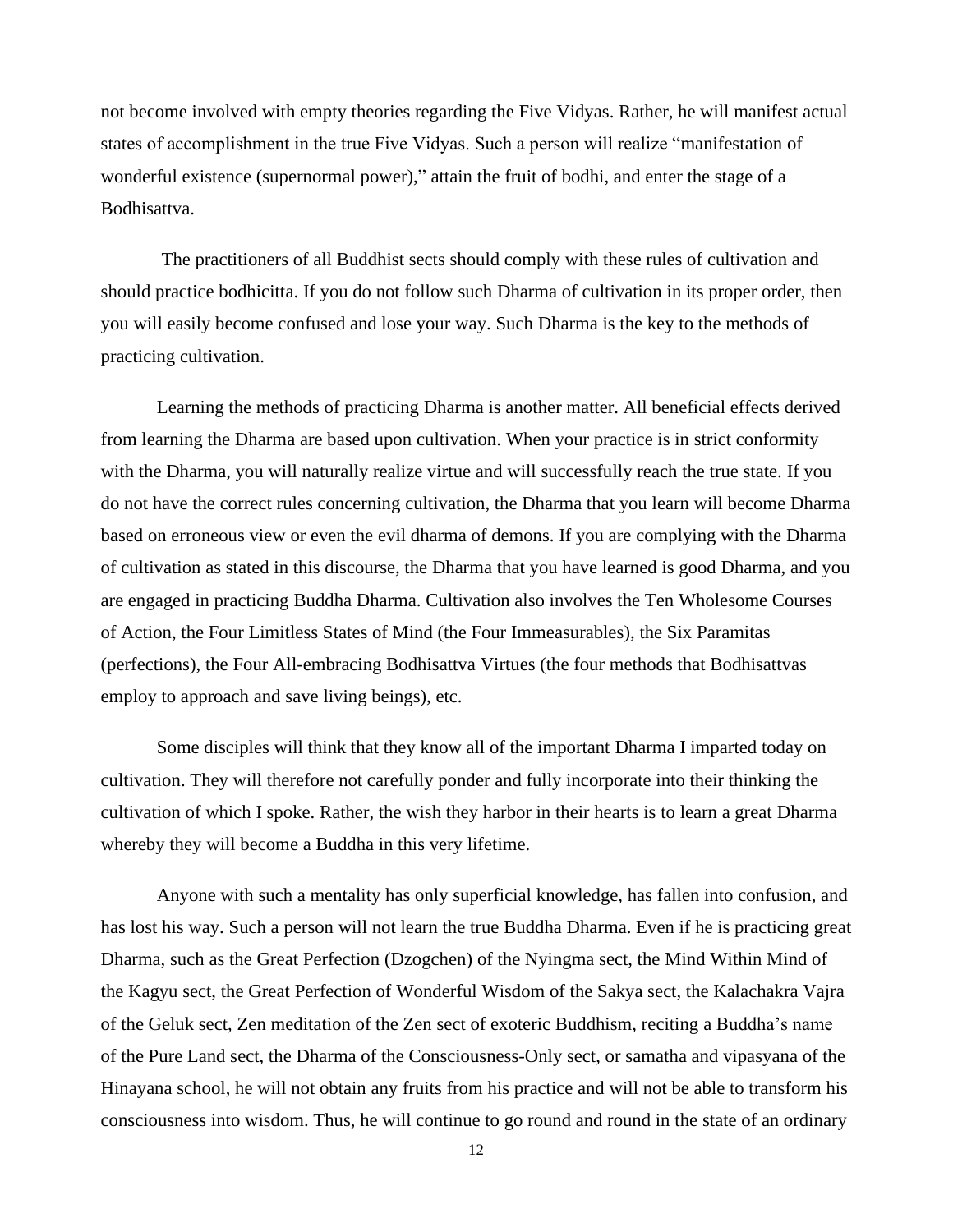person. He will not be able to manifest any realization, the source of which is the wisdom of exoteric and esoteric Buddhism. He will not be able to exhibit any actual accomplishments in the Five Vidyas. He will only be able to manifest that which an ordinary person manifests. He may even be quite stupid such that he is only able to memorize theories in books and speak of empty theories, totally incapable of putting those theories into actual practice. Such a person cannot actually do anything. Even if he can do a few things, he cannot exceed those people in the world who are experts in those few things.

Think about it. Does such a person embody the Buddha Dharma? Is the wisdom derived from the Buddha Dharma so inferior? How can one who has not yet developed holy wisdom and still has the consciousness of an ordinary person possess the true Dharma to enlighten himself and others? However, if you enter the practice of the Dharma according to these rules of cultivation, then you can receive the true Buddha Dharma, can become truly proficient in exoteric and esoteric Buddhism, and can manifest accomplishments in the Five Vidyas. We should therefore understand that cultivation is the foundation for learning Dharma, the cause of liberation, and the source of realizing the state of holiness.

Today I spoke briefly on the subject of what cultivation is. I imparted the correct practice of bodhicitta, which is part of cultivation. I did not speak of other Dharma. There is so much more to impart. However, if I casually discussed those other teachings in this book, it would not be in accord with the rules of discipline and could easily create the negative karma of disrespect. Thus, I hope that all of you who learn Buddhism will deeply immerse yourselves in the *Tripitaka* and esoteric scriptures or will listen to my recorded discourses on the Dharma. If you attentively listen to those discourses on the dharma with all your heart, within ten days you can attain a certain degree of joy or the wonderful joy of great enlightenment. If the causes and conditions mature, you will experience beneficial effects for your entire life or even attain great accomplishment, liberation, and Buddhahood.

Now that you have learned this Dharma of cultivation, do you want to practice it? Anyone who engages in true cultivation can become accomplished in the Dharma and attain liberation from the cycle of birth and death. Thus, we must clearly understand something. Although you have read "What is Cultivation" and although you have read the eight fundamentals of cultivation and two sets of seven branches based upon right view, that is called "reading words relating to practice." That is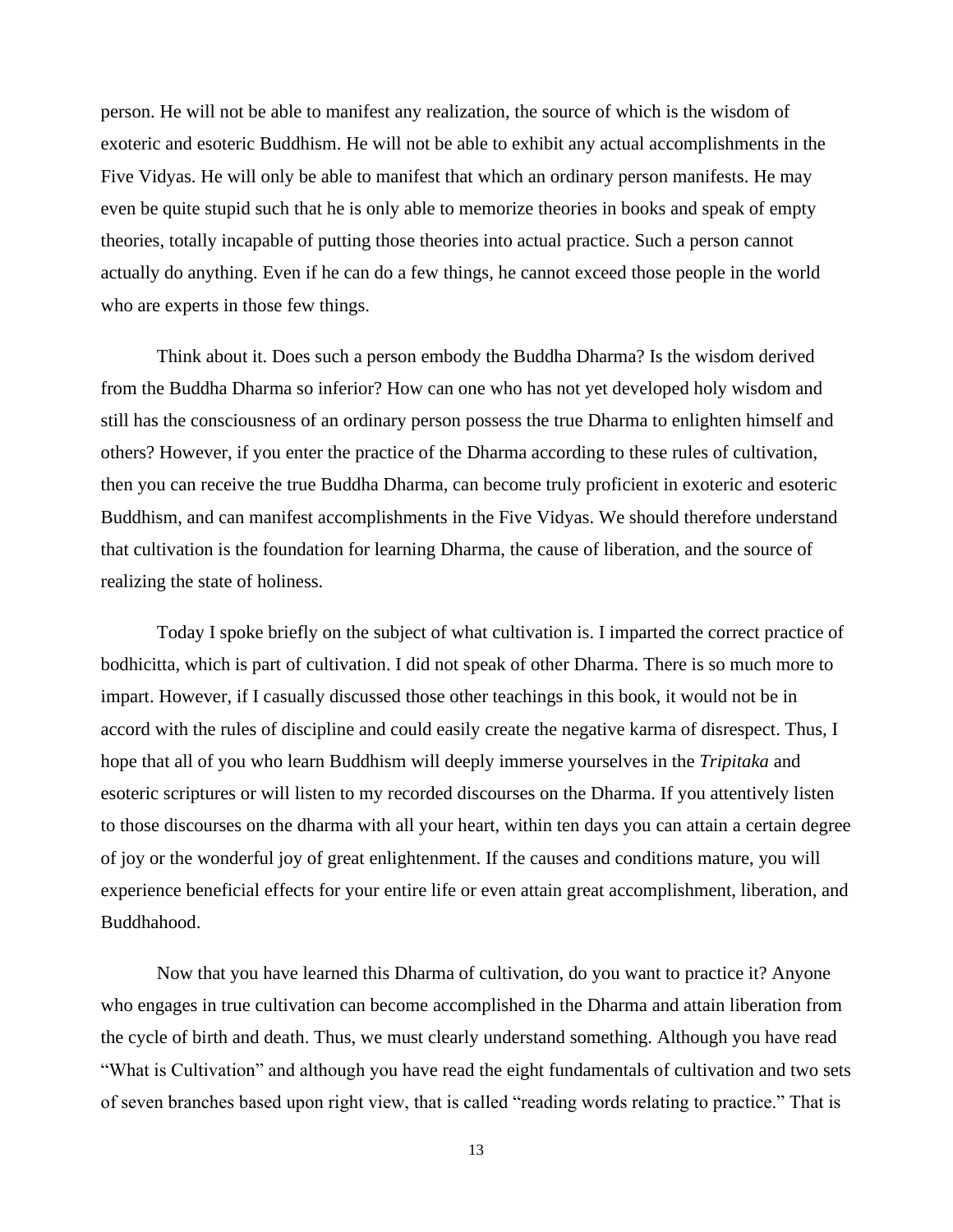not cultivation. If you understand the principles relating to cultivation, that is called "understanding the theories of practice." This is also not cultivation. If you begin to implement this Dharma of cultivation according to its content, that is also not cultivation. That is called "entering the process of cultivation." If you have done your utmost to apply great compassion in accordance with this Dharma of cultivation, that is called "coarse cultivation." It is not true and correct cultivation. If you do not need to do your utmost to apply great compassion, if you naturally, effortlessly and perfectly carry out the eight fundamentals of cultivation and two sets of seven branches according to the Dharma, that is called "cultivation."

Why is it that doing your utmost in cultivation is not called "cultivation" but rather is called "coarse cultivation"? It is because since beginning-less time, the power of karma and the hindrances of avidya have obstructed practitioners. Hence, they cannot let go of greed (selfish desire), hatred (anger or antipathy), and ignorance (delusion). They cannot let go of their attachment to self. This produces the hindrances that are based on the defilements (afflictions). This also produces the hindrances that emanate from their own knowledge or habituated way of knowing. These karmic hindrances devour all of the right mindfulness (right thought) of these practitioners. As a result, the process of implementing each of these rules of cultivation is difficult for these practitioners. Precisely because of this difficulty, they choose the method of using their utmost effort to practice cultivation. Using one's utmost efforts in this manner is like a pebble that is coarse on the inside and out rather than a shining precious stone that has been carved and polished. Practicing part of the eight fundamentals of cultivation and the two sets of seven branches and not practicing the remaining parts is also not called true cultivation. That is why it is called "coarse cultivation" or "incomplete cultivation."

Thoroughly understanding the rules of cultivation, not forcefully implementing them, and naturally carrying out the eight fundamentals of cultivation and two sets of seven branches according to the Dharma is true cultivation that is without attachment to self and that has overcome the hindrances. This is the path of bodhi. Thus, every day practitioners should introspect upon Great Compassion for All Living Beings as My Mother Bodhicitta and Bodhisattva Correspondence Bodhicitta. They should reflect upon those two sets of seven branches, asking themselves whether they have practiced them according to the Dharma. If you were unable to practice these rules according to the Dharma contained in this discourse, it shows that you have entered the state of "coarse cultivation." If you did not fully implement these rules, then your cultivation is incomplete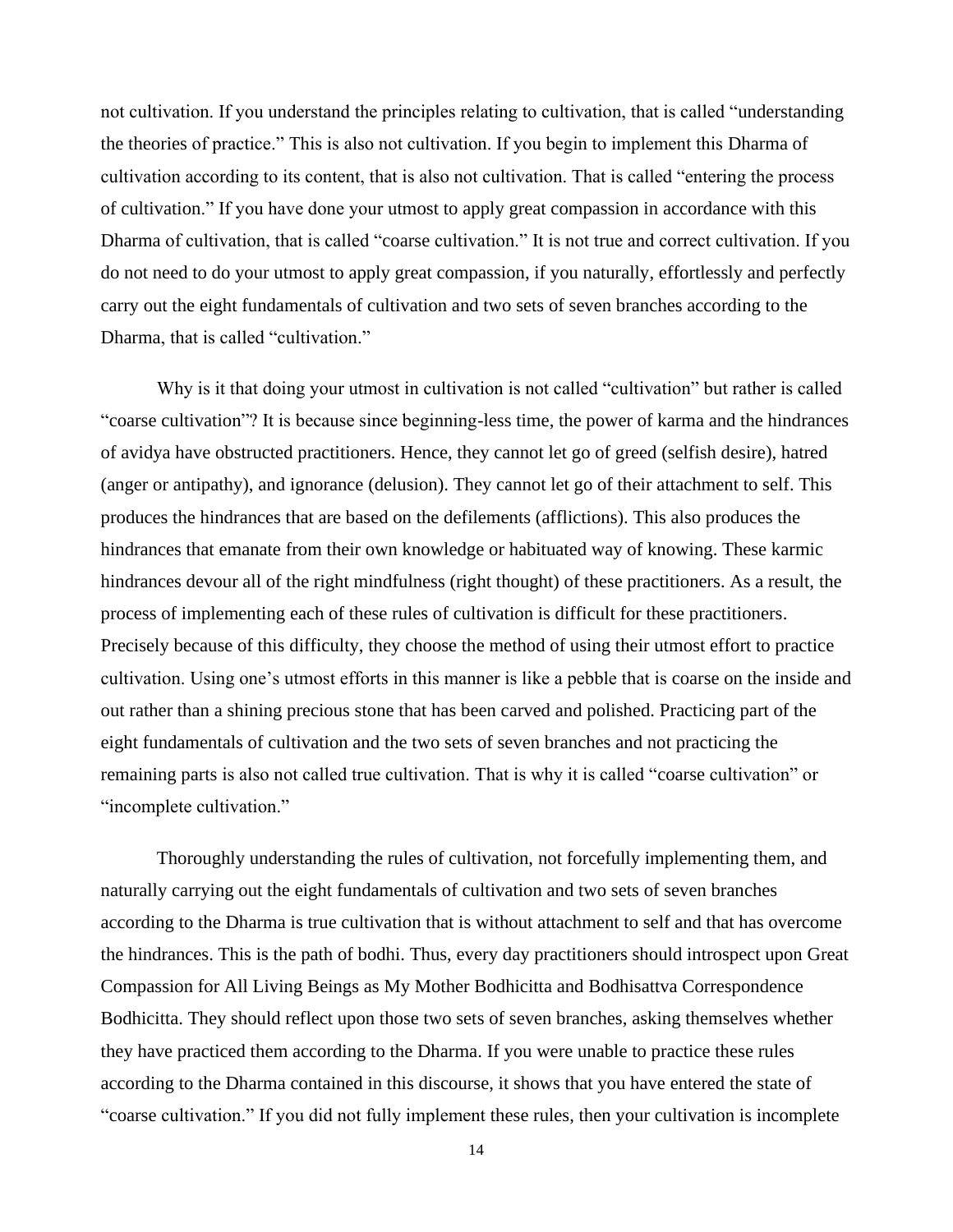cultivation. You will not become accomplished in the Dharma and liberated from the cycle of reincarnation through such incomplete cultivation. Even if you have some minor accomplishments, it will be impossible for you to attain great fortune and wisdom, supernormal powers, and realization in the Five Vidyas.

If you introspect every day upon these two sets of seven branches, are not forceful in implementing them, are greatly compassionate, follow goodness in a natural way, and carry out the two sets of seven branches naturally and according to the Dharma, that would be true cultivation and complete practice. You will thereby easily be able to attain liberation, become a holy being, and obtain good fortune and wisdom. You will accordingly have realization in the Five Vidyas. You will certainly reach the stage of a Bodhisattva. Thus, you should understand that "reading words relating to practice," "understanding the theories of practice," "entering the process of cultivation," and "incomplete cultivation" is easy. To practice the two sets of seven branches perfectly and without attachment is difficult. Actually, when you let go of attachment to self, you immediately enter correct and true cultivation. How could this be difficult? Everyone can do that!

When you do your daily introspection, besides using thoughts to contemplate and visualize, it is more important that you must use as objects of introspection fellow disciples with whom you are familiar, people with whom you get along, people who are not good to you, negative karmic conditions, any conditions or people that make you unhappy, or people you find hard to get along with, to whom who do not speak, or who do not speak to you. You must use them as objects of your practice, asking yourself, "Today did I act in accordance with the two sets of seven branches and on my own initiative show goodwill to these people? When I approached that person on my own initiative and he attacked me with abusive words, did I forbear those insults with patience and continue to approach him in order to show goodwill?" You must not bear any grudge due to abusive words, abusive conduct, and insults. If, every day, you practice your bodhicitta without relenting, carry out the two sets of seven branches through your three karmas of physical action, speech, and thoughts, actually cultivate yourself according to the Dharma in a real and concrete way, and realize "the thing itself is empty," then it will be very easy for you to learn the supreme Buddha Dharma. In such case, bodhicitta and the stage of a Bodhisattva will naturally be yours. That is cultivation.

I have finished imparting the Dharma of cultivation that benefits living beings. However, there is a certain type of matter harmful to living beings that occurs all the time. I am referring to